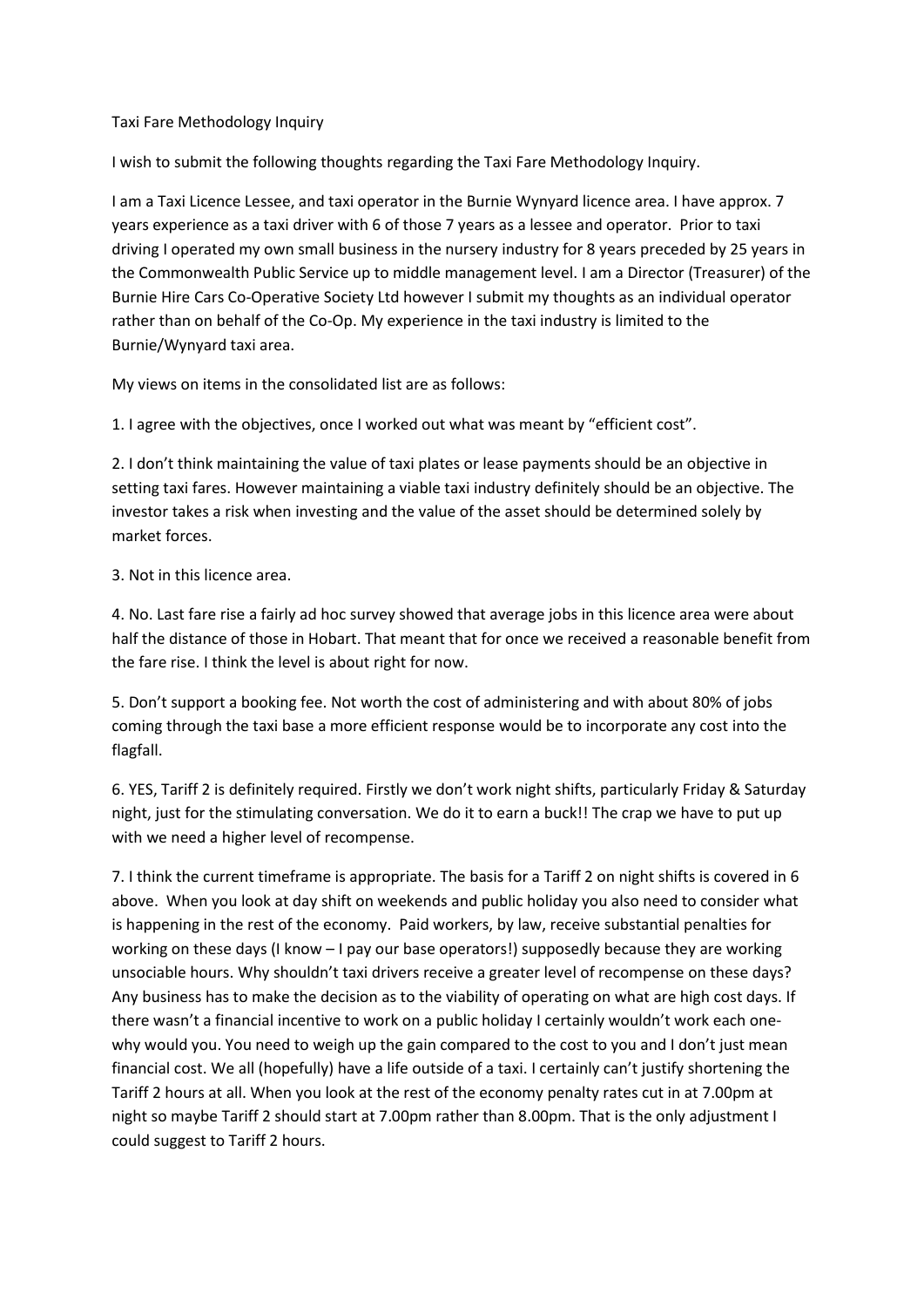8. & 9. I think there should be a Tariff 3, in some form, for the very busy nights of the year. Christmas Eve, New Years Eve and AFL Grand Final night are the key nights although I could certainly justify all day Christmas Day as well. These are nights when even taxi drivers occasionally want a night off and it becomes harder and harder to find drivers on these nights. Additionally, on these nights you tend to get the highest concentration of obnoxious drunks. You need to give drivers an incentive to drive on these nights. You can say "Well give drivers a higher percentage on those nights" however you have to be able to afford to do that in the first place and on those nights your risk of a "soiled" car or damage to your car are far greater.

Supply and demand comes into the equation as well. If demand is high then supply becomes more expensive. (Look at petrol and bananas.) The consultants commented that supply is somewhat artificial because licences are limited however it is not that simple. On these 3 nights you could double the number of taxis on the road and still not have enough. The costs of operating a taxi now days are such that you have to operate the car at a reasonable return all year - 3 good nights doesn't make it viable to put a car on the road, so it is not just limited supply of licences. So why should we be treated any different to food of fuel retailers – why can't we make a bit extra on those nights of the year when we do work very hard.

As for amount, I don't think there should be a different kilometre rate. There should be a surcharge of some sort on each job that is either just incorporated into a higher flagfall on these days or is an "extra" that only works on those days. I think a surcharge of \$2.00 to \$3.00 is not at all unreasonable on these nights. You need to keep in mind our customers on these nights are not our day time customers on limited incomes. On these nights we are carrying people who have just spent a lot of discretionary income on alcohol and entertainment and it is not unreasonable to charge an extra couple of dollars to access the service we provide on these nights.

10. I don't consider a deregulated fare structure is appropriate.

11 & 12. If one were to be adopted I think there would be a lot of difficulty in distinguishing between booked and hailed. Basically the public couldn't care less and the majority of taxi drivers will charge the most they possibly can. I have just done a check of my last 9 shifts with a mix of night and day shifts and the average trip length is 4.00km in this licence area with negligible waiting time.

## 13. Waste of time.

14 & 15. A cost model as proposed and looking at some sort of average trip sounds appropriate to me. It may however be that a different adjustment to fares should apply in different licence areas given the different average trip lengths. The last adjustment showed the difference in average trips in Hobart and in Burnie. (See 11 & 12.)

16. Yes looks good to me.

17 & 18. Weights look reasonable.

19 & 20. Yes agree with use of independent inflators. Do have a doubt over the ABS CPI Communications Hobart inflator. My experience is that radio room costs are predominantly labour costs so I would suggest the Wage Price Index maybe more accurate for radio room costs.